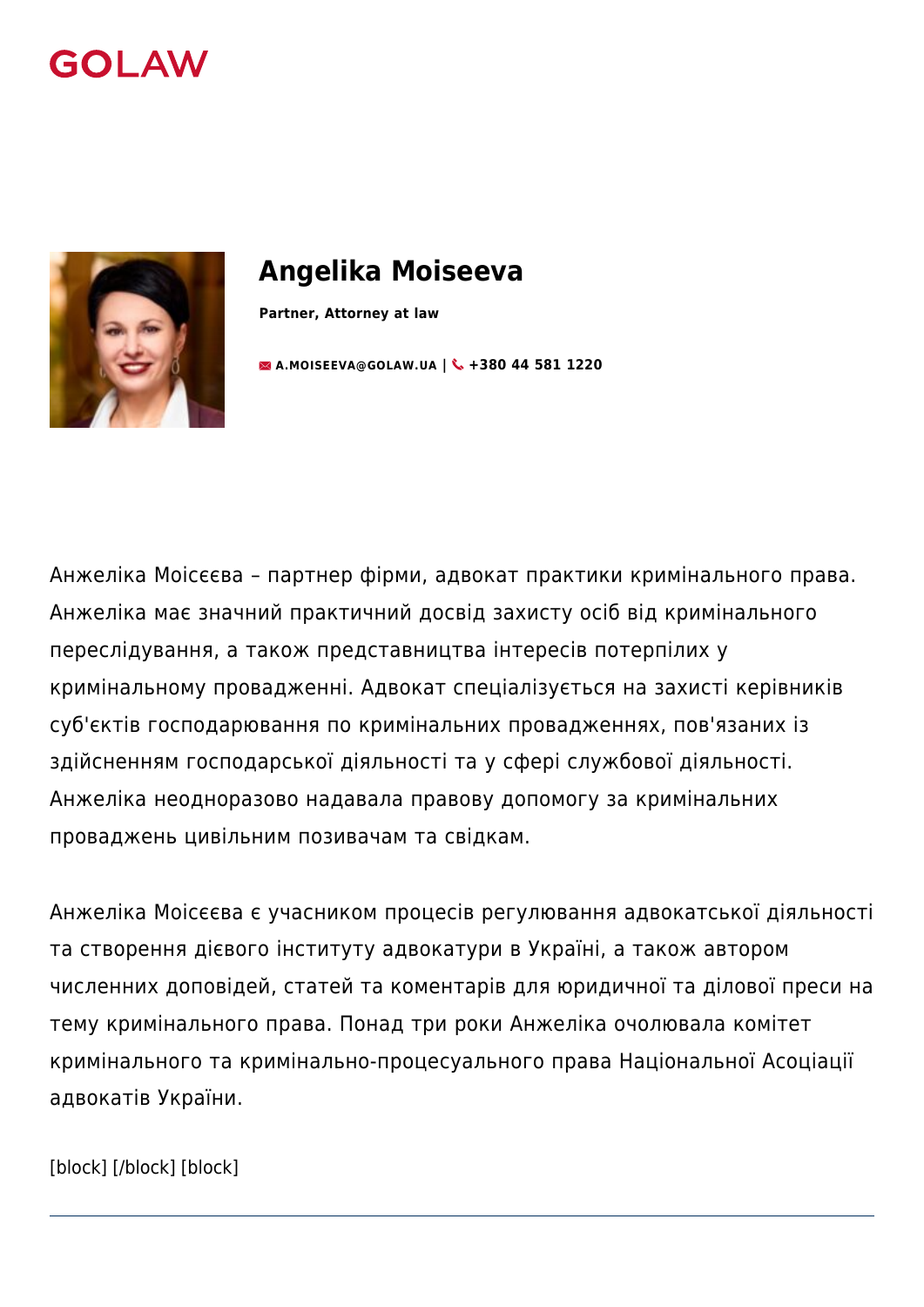«Кримінальний процес в Україні» – перший і єдиний в Україні інформаційний простір сфери кримінального права, розроблений провідними юристами GOLAW.



[/block]

## **Practices**

- [Defense in Anti-corruption matters](#page--1-0)
- [Criminal Law and White Collar Defence](#page--1-0)
- [Employment](#page--1-0)
- [Litigation and dispute resolution](#page--1-0)

## **Sectors**

- [Agribusiness](#page--1-0)
- [Aviation sector](#page--1-0)
- [Chemical industry](#page--1-0)
- [Construction and real estate](#page--1-0)
- [Energy and natural resources](#page--1-0)
- [Financial institutions](#page--1-0)
- [Information technology](#page--1-0)
- [Manufacturing and industry](#page--1-0)
- [Media and telecommunications](#page--1-0)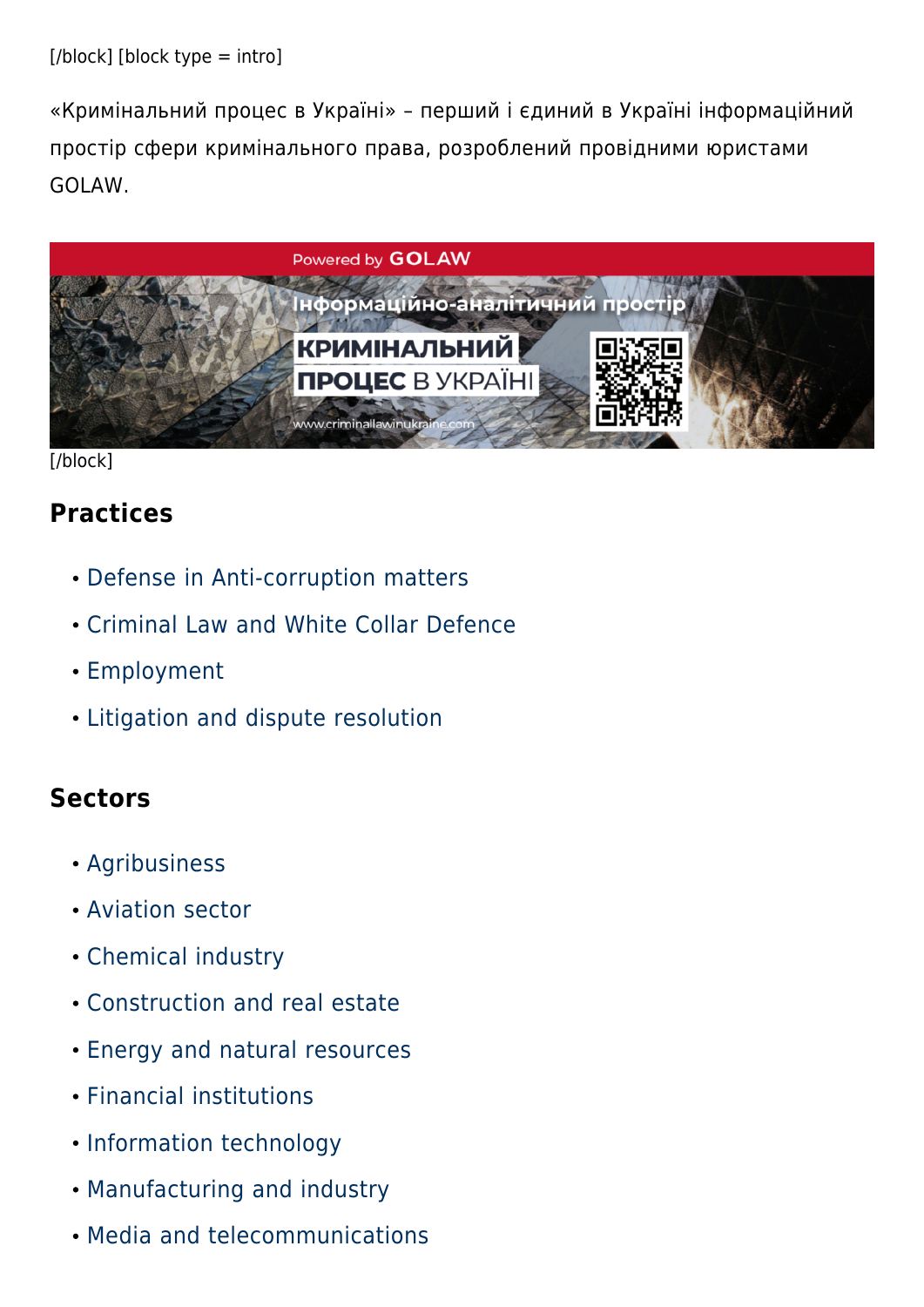- [Medicine and pharmaceuticals](#page--1-0)
- [Retail and FMCG](#page--1-0)
- [Transport and infrastructure](#page--1-0)
- [Defense in Anti-corruption matters](#page--1-0)
- [Antitrust and Competition](#page--1-0)
- [Banking and Finance](#page--1-0)
- [Compliance, Corporate Governance and Risk Management](#page--1-0)
- [Corporate Law and M&A](#page--1-0)
- [Criminal Law and White Collar Defence](#page--1-0)
- [Development and implementation of security systems](#page--1-0)
- [Employment](#page--1-0)
- [Environmental Protection](#page--1-0)
- [Government Relations \(GR\)](#page--1-0)
- [Insolvency and Corporate Recovery](#page--1-0)
- [Intellectual property](#page--1-0)
- [International trade](#page--1-0)
- [Litigation and dispute resolution](#page--1-0)
- [Private clients](#page--1-0)
- [Real estate](#page--1-0)
- [Restructuring, Claims and Recoveries](#page--1-0)
- $\cdot$  [Tax](#page--1-0)

## **Education**

Odessa I.I.Mechnikov National University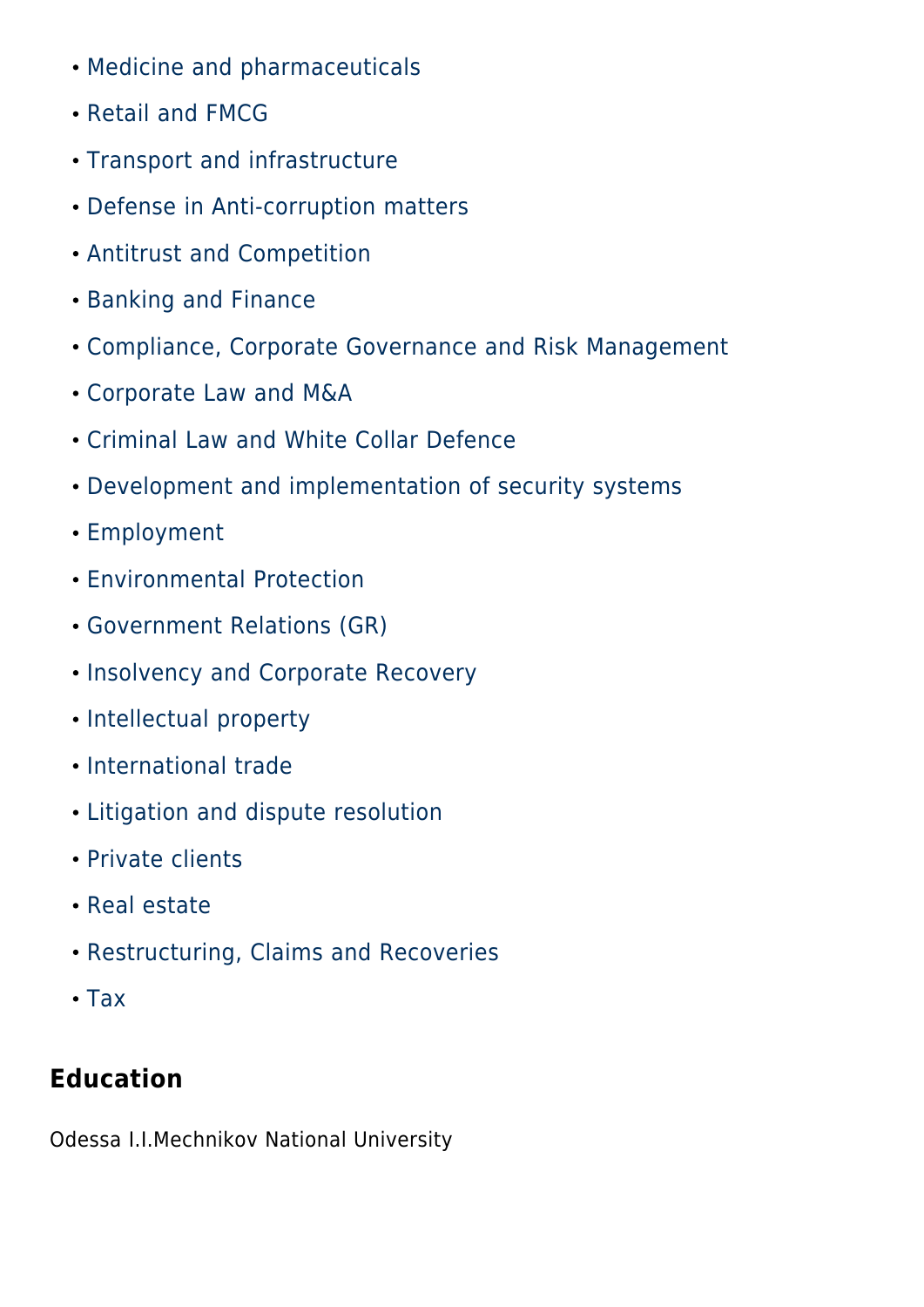#### **Recognition**

The Legal 500 EMEA 2021 - received a special recognition 'Leading individual' in White-collar crime practice area;

Best Lawyers in Ukraine 2022 - recognised among the best lawyers in Ukraine in the field of Criminal Defense and Litigation;

Ukrainian Law firms. A Handbook for Foreign Clients, 2021 - recognised among the best lawyers in Criminal Law/ White-Collar Crime;

50 leading law firms of Ukraine 2020 - recommended among the best lawyers in Ukraine in Criminal law and White Collar crime.

## **Membership**

- Ukrainian National Bar Association (UNBA)
- Head of the UNBA section on criminal law and process
- American Chamber of Commerce (АСС)
- European Business Association (ЕВА)
- German-Ukrainian Chamber of Industry and Commerce (AHK Ukraine)
- [Ukrainian Network of Integrity and Compliance \(UNIC\)](https://baselgovernance.org/b20-collective-action-hub/initiatives-database/ukrainian-network-integrity-and-compliance-unic)
- International Turkish Ukrainian Businessmen Association (TUID)
- Worldwide Network of Leading Law Firms ([SCG Legal](https://scglegal.com/about/))
- Ost-Ausschuss der Deutschen Wirtschaft ([Ost-Ausschuss](https://www.ost-ausschuss.de/uber-uns))

## **Languages**